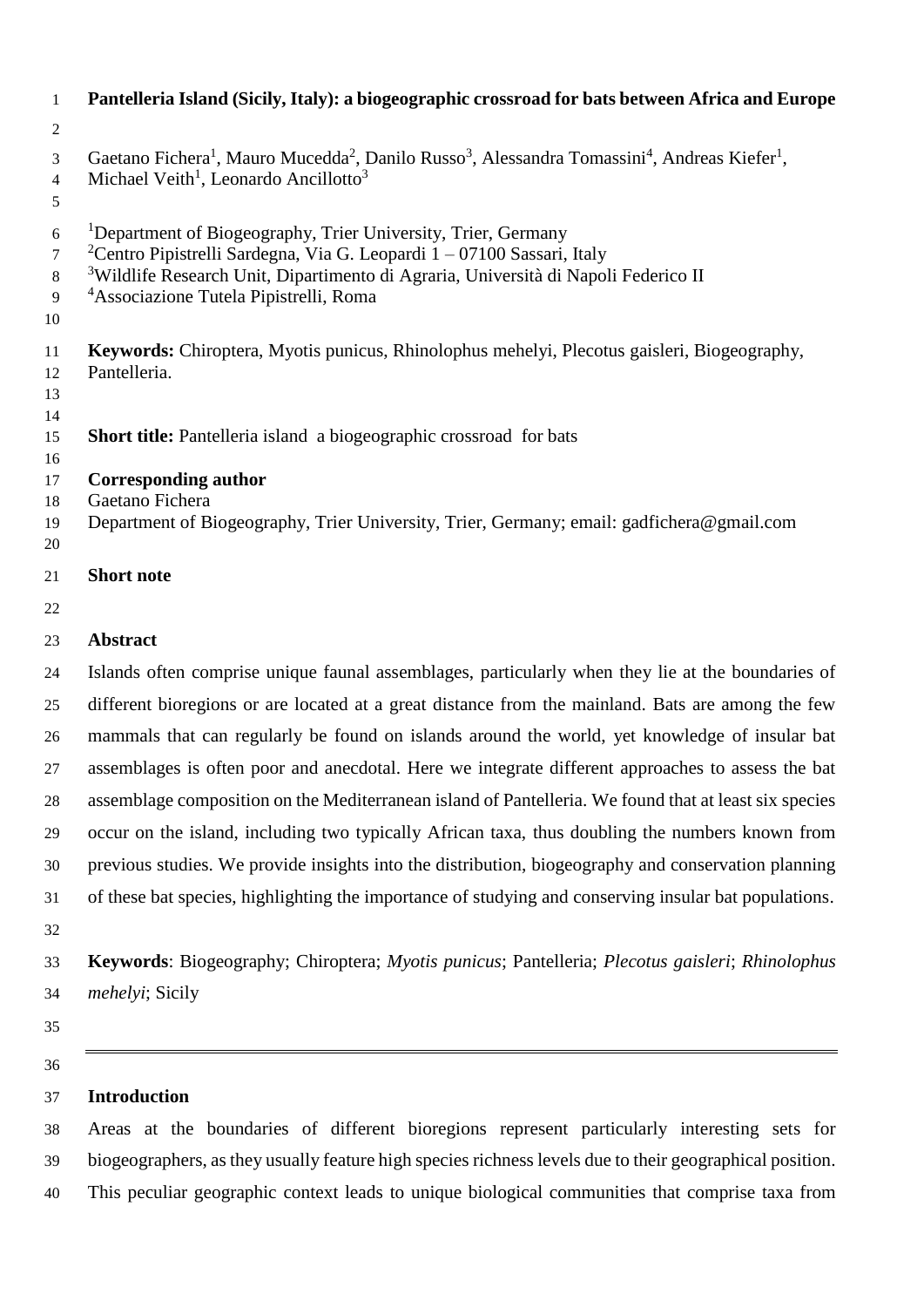different regions, as well as endemic ones (Cracraft, 1985). Among Mediterranean islets, Pantelleria stands out for its isolation, being far from other islands and located 70 and 120 km off the African (Tunisia) and Italian (Sicily) coasts, respectively. Due to its position in the Sicilian Channel, Pantelleria and several other islands (e.g., Malta-Gozo) comprise unique faunal assemblages, featuring affinities with both the European and African communities, as well as endemic taxa. For instance, Pantelleria hosts some typically North African bird species as residents (Corso et al. 2012), such as the North African blue tit (*Cyanistes teneriffae*), as well as at least 20 endemic invertebrates (Muscarella & Baragona, 2017). As flying mammals, bats are among the few mammals on offshore islands worldwide (Lawlor, 1986) thanks to their long-range dispersal. Across the Mediterranean, many bat species occur on several major islands such as Crete, Sicily, and Sardinia, including some endemic or sub endemic taxa (Mucedda et al., 2002; Benda et al., 2004). Yet, knowledge of the bat assemblages of smaller islands is mostly anecdotal or completely unavailable, leaving gaps in the biogeographical patterns of several species, as well as in bat conservation policies.

 Previous information on the presence of bats on Pantelleria is scarce, and only two studies are available, listing three species: *Plecotus austriacus*, *Pipistrellus kuhlii* and *Rhinolophus hipposideros* (Felten & Storch, 1970; Zava & Lo Valvo, 1990). Here we present the results of *ad hoc* bat surveys on the island carried out adopting an integrated approach (Brinkley et al., 2021), comprising bioacoustic surveillance, roost inspections, temporary netting sessions, and molecular techniques. By conducting systematic and integrated research, we aim to provide a comprehensive assessment of the bat assemblage on Pantelleria in terms of species composition to improve bat conservation planning on the island.

 We pursue the hypothesis that the bat fauna of Pantelleria will follow the same biogeographical patterns of other taxa present on the island and will therefore consist of bat species from both North African and European Mediterranean biogeographical regions.

## **Materials and Methods**

*Study area*

68 The island of Pantelleria is located in the middle of the Sicilian Channel, covering an area of 83 km<sup>2</sup>. It was formed ca. 320,000 years ago (Mahood and Hildreth, 1986) due to volcanism and has high hydrothermal activity. Pantelleria mostly features a mountainous or hilly profile and reaches a maximum altitude of 834 m a.s.l.; it has a typically Mediterranean climate. The island is mainly covered by shrubland and Mediterranean woods of oaks and native conifers. The two types of dominant crops are vineyards and olive groves.

- 
- *Bat sampling*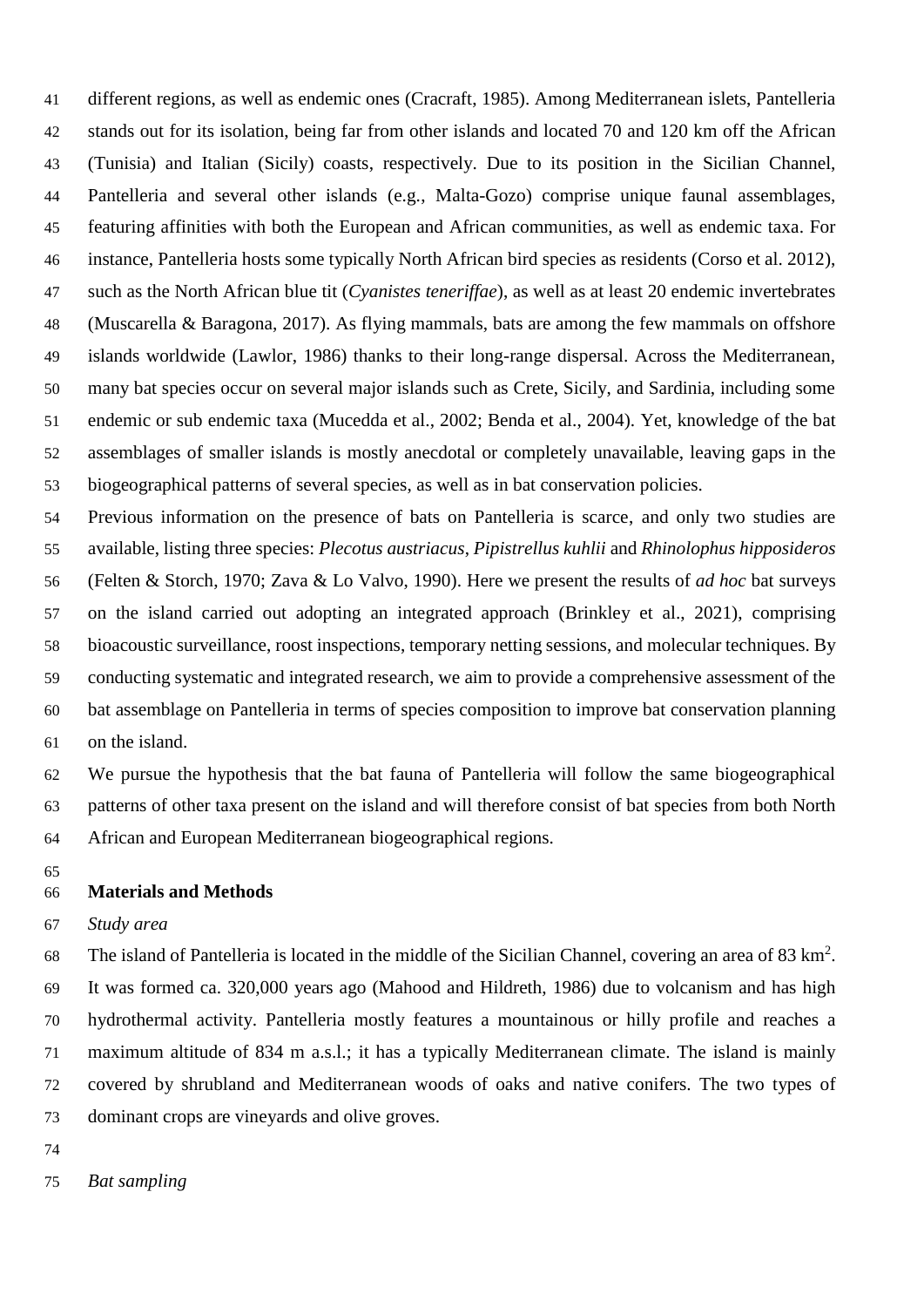Captures were conducted in the summer of 2013 and 2019 with one 6-m long mist net (19 mm mesh and five pockets each) positioned near potential roosts and water sites. The net was positioned 30 min before sunset and removed at dawn; in total, we performed twelve mist-netting sessions using one net per session at four roosts and three water sites. On some occasions, we also used hand-nets to catch bats inside the roost, provided this would not imply disturbance to colonies (n roosts=5). Morphological identification of captured bats was conducted following Dietz & von Helversen (2004). We also recorded echolocation calls by captured bats on release, and rhinolophids were recorded in hand to avoid Doppler-shift compensation and obtain diagnostic calls (Russo et al., 2007). In September 2019, we used automatic D500x bat detectors (Pettersson Elektronik AB, Uppsala, Sweden) placed in different island locations and left active from sunset to dawn, for one night. We recorded bat activity at eight sites, equally distributed in four habitat types: water sites, urban areas, Mediterranean scrubland, and woodland. Sites were at least 1,500 m apart, and recordings were made once per site; recorders were set to record 5s files per minute, with a sampling rate of 500 kHz, also applying the built-in high-pass filter, no pre-triggering, and trigger sensitivity at "high". Additionally, we opportunistically recorded bat activity with a handheld D1000x bat detector (Pettersson Elektronik AB, Uppsala, Sweden) while walking or driving for 4 nights, for ca. two hours since sunset; the detector was set to record at a 348 kHz sampling rate. Call measurements and species assignment of recorded calls were done using the ver. 4.03 BatSound package (Pettersson Elektronik AB, Uppsala, Sweden) by following Russo & Jones (2002) and using reference recordings.

### *Molecular analyses*

 DNA samples were collected using a 3 mm biopsy punch taken from the bat's wing membrane and stored in 98% ethanol. DNA analysis was performed on a fragment of the mitochondrial 16S rRNA and ND1 genes. DNA extraction, PCR amplification and sequencing protocols were the same as described by Veith et al. (2011) for 16S and Bogdanowicz et al. (2015) for ND1. Sequences were aligned using MEGA (version X; Kumar et al*.,* 2018). For the taxonomic assignment, the sequences obtained were queried against the GenBank database using the BLAST algorithm.

## **Results**

 We captured eleven bats (Table 1): three *Plecotus* bats (two males and one female from two sites), two *Rhinolophus mehelyi* (one male, one female, from one site), one *Myotis* sp., all with mist-nets positioned at the entrance of potential roosts, and five *Rhinolophus hipposideros* (three males and two females from four sites) with hand nets inside the roosts.

 The two *R. mehelyi* were identified by morphological characters (Figure 1), and their calls showed a peak resting frequency of 105.7-106.8 kHz. *Rhinolophus hipposideros* were found at different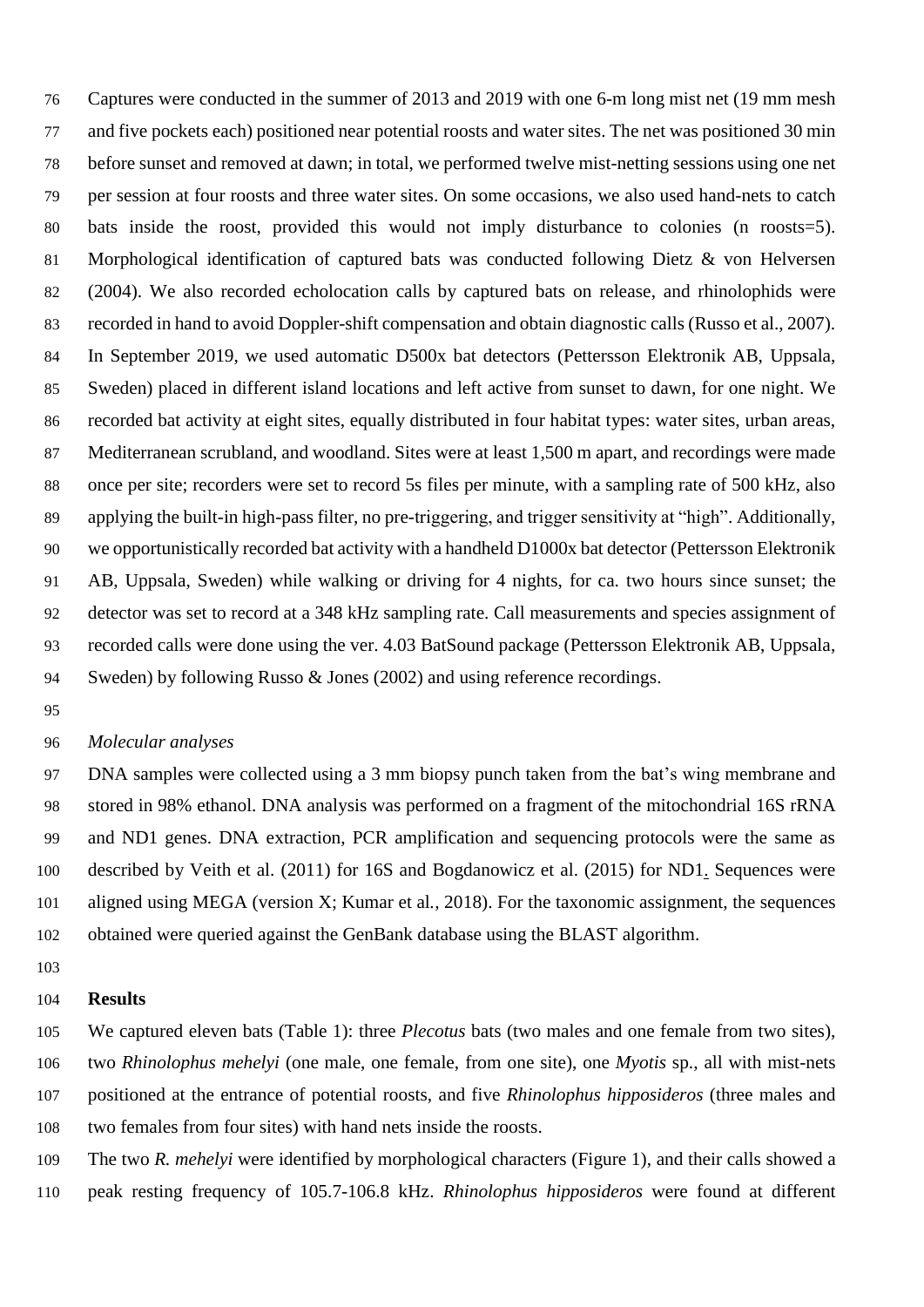111 localities across the island, mostly inside abandoned traditional buildings found on the island

112 ("dammusi"), caves and underground tunnels. Echolocation calls of the five captured *R. hipposideros*

113 showed a peak resting frequency of 117.3 $\pm$ 0.7 kHz (n=3; range: 116.3-118.0 kHz) and 122.2 $\pm$ 0.9

114 (n=2; range: 121.3-123.1 kHz) for males and females, respectively.

115 The DNA sequences obtained from *Plecotus* tissue samples were univocally assigned to *P. gaisleri*

116 (Figure 1), being homologues of Pindet2 *Plecotus t.* cf*. gaisleri* subsp. n. The *Myotis* we captured was

117 identified genetically as *Myotis punicus* (Figure 1). Detailed measurements used for morphological

118 identification are reported in table 1. These values support the genetic identification of the species

- 119 according to Dietz & Kiefer 2014.
- 120 We recorded echolocation calls from free-flying bats belonging to four species at ten locations (eight

121 fixed, two corresponding to driven or walked transects) across the island, totalling 302 bat passes

122 (table 2). The species most frequently contacted was *P. kuhlii* (n=228), present at all sites, followed

123 by *Plecotus* sp. (n=39; from 4 sites), *Hypsugo savii* (n=31, from 4 sites) and *Myotis* sp. (n=4, from 2

124 sites); for all species, the highest activity levels were recorded at the only artificial freshwater pond 125 present on the island.

126

127 Table 1: Biometric data of bats captured on Pantelleria island; Sex: M=male, F=female; Age: Ad=adult, Juv=juvenile; status: 128 Pl=Post-lactating, Nr=non reproductive, L=lactating; FAL: forearm length (mm), W: weight (g), EL: ear length (mm); TL: tragus 129 length (mm), TW: tragus width (mm),  $CM^3$ : upper tooth row length (mm), TiL: tibia length (mm), Th: thumb length (mm), III: 130 third finger length (mm), V: fifth finger length (mm).

| Bat            |                          | Sex | Age,   | <b>FAL</b> | W    | EL                       | <b>TL</b> | TW  | $CM^3$ | TiL  | ThL            | Ш    | V    |
|----------------|--------------------------|-----|--------|------------|------|--------------------------|-----------|-----|--------|------|----------------|------|------|
| ID             | Species                  |     | status |            |      |                          |           |     | sup    |      |                |      |      |
| P <sub>1</sub> | Plecotus gaisleri        | M   | Ad, Nr | 39.7       | 7.5  | $\overline{\phantom{a}}$ | 13.6      | 5.5 | 5.4    | 17.9 | 5.5            | 60.0 | 48.3 |
| P <sub>2</sub> | Plecotus gaisleri        | F   | Ad, Pl | 39.7       | 8.2  | $\blacksquare$           | 13.7      | 5.6 | 5.6    | 18.0 | 6              | 62.3 | 49.0 |
| P <sub>3</sub> | Plecotus gaisleri        | M   | Ad, Nr | 38.6       | 6.9  | $\blacksquare$           | 13.3      | 5.5 | 5.6    | 18.1 | 5.5            | 61.0 | 47.8 |
| M1             | Myotis punicus           | M   | Ad, Nr | 55.1       | 21.0 | 26.6                     | ÷,        |     |        |      | $\blacksquare$ | 88.0 | 64.0 |
| R <sub>1</sub> | Rhinolophus mehelyi      | F   | Ad, Nr | 49.4       | 12.0 | ÷,                       |           |     |        |      |                |      |      |
| R <sub>2</sub> | Rhinolophus mehelyi      | M   | Ad, Nr | 47.5       | 11.3 | ÷,                       |           |     |        |      |                |      |      |
| R <sub>3</sub> | Rhinolophus hipposideros | M   | Juv    | 35.1       | 3.2  | ÷,                       |           |     |        |      |                |      |      |
| R <sub>4</sub> | Rhinolophus hipposideros | F   | Ad, L  | 36.1       | 3.7  | ٠                        |           |     |        |      |                |      |      |
| R <sub>5</sub> | Rhinolophus hipposideros | F   | Ad, Nr | 36.1       | 4.6  | $\overline{\phantom{a}}$ |           |     |        |      |                |      |      |
| R6             | Rhinolophus hipposideros | M   | Ad, Nr | 35.5       | 4.3  | ٠                        |           |     |        |      |                |      |      |
| R7             | Rhinolophus hipposideros | M   | Juv    | 32.0       | 3.4  |                          |           |     |        |      |                |      |      |
|                |                          |     |        |            |      |                          |           |     |        |      |                |      |      |

131

132 Table 2. Main variables of echolocation calls recorded from bats in free flight on Pantelleria. FmaxE=frequency of

133 maximum energy (in kHz); SF=start frequency (in kHz); EF=end frequency (in kHz); Dur=call duration (in ms).

134 <sup>1</sup>Molecular evidence from the present work and Ancillotto et al. (2020) assign long-eared bats on Pantelleria to *P. gaisleri*.

135 <sup>2</sup>Molecular evidence from the present work assigns our only record of *Myotis* sp. to *M. punicus*.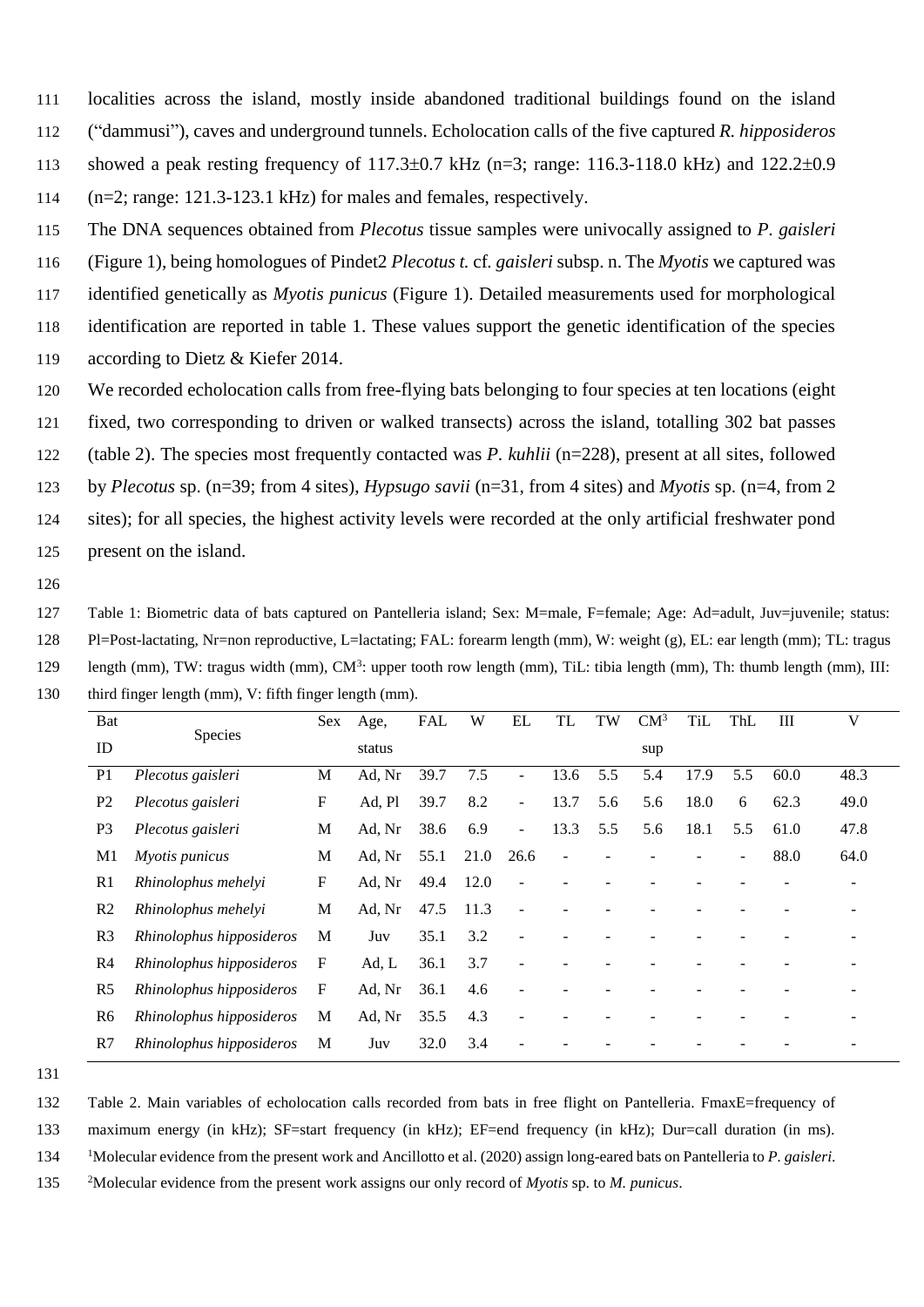| <b>Species</b>                 |                | N sites N passes | N calls | FmaxE          | SF                             | EF                           | Dur         |
|--------------------------------|----------------|------------------|---------|----------------|--------------------------------|------------------------------|-------------|
| Pipistrellus kuhlii            | 10             | 228              | 65      | $40.7 \pm 2.1$ | $59.3 \pm 9.9$                 | $37.5 \pm 3.2$ $5.5 \pm 2.1$ |             |
| Plecotus $sp1$                 | $\overline{4}$ | 39               | 62      | $33.2 \pm 1.7$ | $44.8 \pm 2.3$                 | $24.9 \pm 1.5$ $2.9 \pm 0.3$ |             |
| Hypsugo savii                  | $\overline{A}$ | 31               | 13      |                | $34.1\pm3.3$ $44.7\pm2.1$      | $29.9 \pm 2.2$ 5.5 $\pm 1.8$ |             |
| <i>Myotis</i> sp. <sup>2</sup> |                | 4                | 14      | $49.8 + 4.5$   | $68.5 \pm 11.1$ 29.7 $\pm$ 5.9 |                              | $5.1 + 1.4$ |



 Figure 1. Some bats and habitats from Pantelleria. 1: The Mediterranean scrubland where acoustic surveys took place; 2. *Myotis punicus*; 3. *Rhinolophus mehelyi*; 4. *Plecotus gaisleri*.

## **Discussion**

 The bat fauna of Pantelleria features a unique set of species with ranges covering very different biogeographical areas within the Palearctic realm (*sensu* Vigna-Taglianti et al., 1992). In agreement with our hypothesis, the bat assemblage found on the island comprised species with very different distributions, including Central European (*R. hipposideros*), as well as Central European/Mediterranean (*P*. *kuhlii* and *H*. *savii*), purely Mediterranean (*R. mehelyi*), and Western Mediterranean/North African (*M. punicus* and *P. gaisleri*) species. Moreover, two of our records (*R.*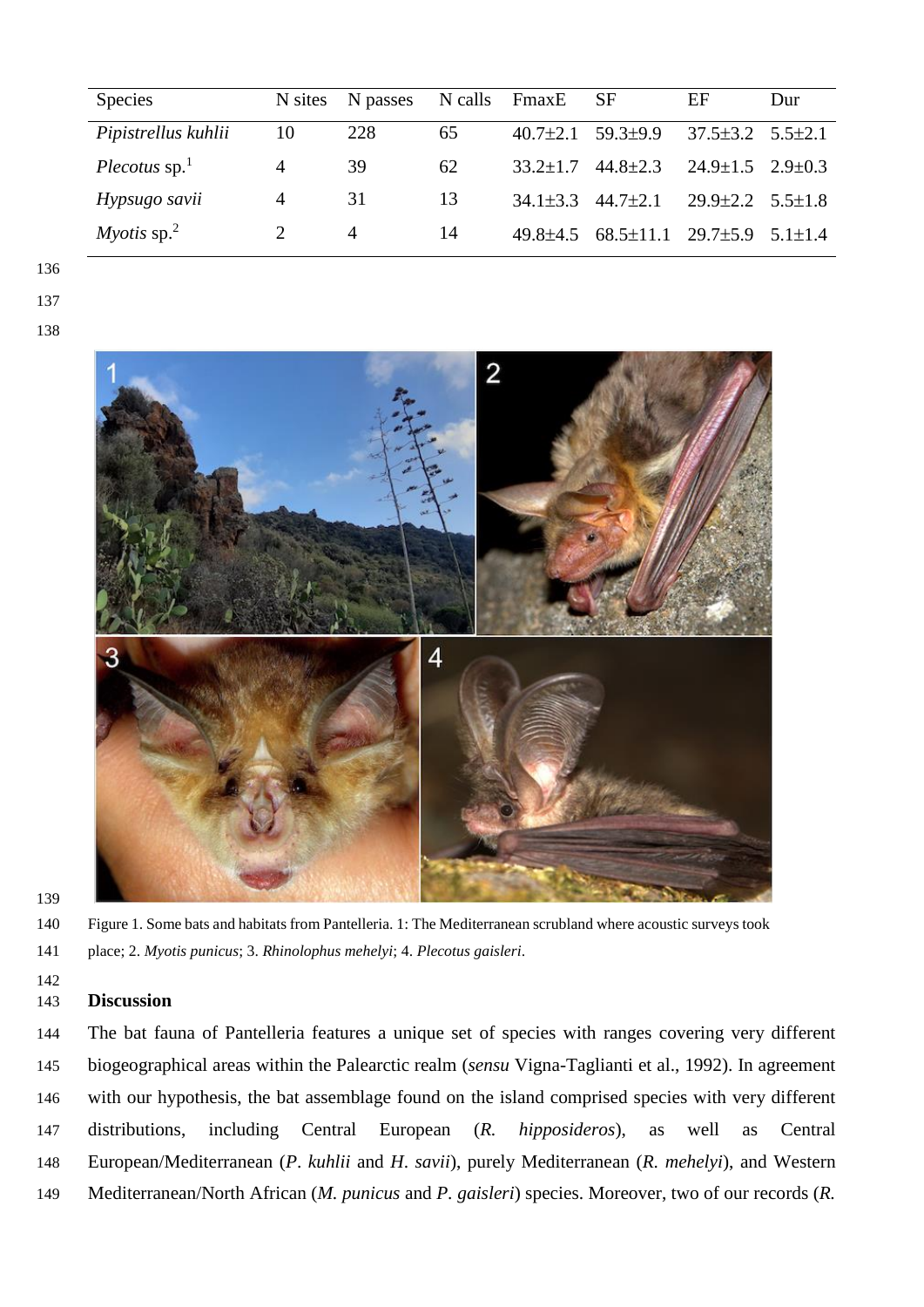*mehelyi* and *M. punicus*) add to the currently known range of these species in Italy, being the southernmost Italian observations. Both species are rare in Italy, being recorded almost exclusively in Sardinia and Sicily, and thus our findings highlight the importance of Pantelleria, and the National Park therein, for future management and conservation choices. *Rhinolophus mehelyi* is a new addition to the bat assemblage of Pantelleria, increasing the knowledge of the species' range, which in Italy is restricted to Sardinia and three caves in Sicily, thus deserving particular conservation efforts. Moreover, our study confirms the univocal identity of the long-eared bats from Pantelleria as *P. gaisleri*, and reports on the first evidence of reproduction by this species on the island. Despite the relatively close distance between Pantelleria and Africa, migration of *Plecotus* bats between the island and the continent is unlikely, since these bats are non-migratory and do not tend to cross the sea actively; for example, no species seem to cross the short distance (ca. 11 km) between the islands of Sardinia and Corsica (Mucedda & Fichera pers. obs.). The confirmation of the identity of long-eared bats from Pantelleria (Ancillotto et al., 2019; this work) and Malta-Gozo (Batsleer et al., 2019) as *P. gaisleri* (Benda et al. 2004) also supports the statement that the species is the only long-eared bat present on these islands, which was debated in the past (Ancillotto et al., 2019). Yet, *P. gaisleri* is still awaiting to be included in the Italian mammal checklist (Loy et al., 2019), and in the list of the bat species protected by the EUROBATS Agreement. *Myotis punicus* is also a new species for Pantelleria, a record that increases the known Italian and European distribution of this species, previously limited to Sardinia, Corsica, Malta and possibly Sicily (Bogdanowicz et al., 2015).

 Acoustically, the bat species from Pantelleria mostly resemble their continental conspecifics; for example, calls of *R. mehelyi* fall within the variability of those known for Sardinia (Russo et al., 2007) 171 and Tunisia (Puechmaille et al., 2012; Dalhoumi, Aissa & Aulagnier, 2016), yet their frequencies are lower than those recorded in Sicily (whose peak frequency is 111.4-113.2 kHz; Mucedda & Pidinchedda, 2016). Similarly, calls of *P. gaisleri* are also comparable to those from African populations of the species (Puechmaille et al., 2012). Calls by *R. hipposideros* from Pantelleria differ from those from Europe and North Africa, reaching the highest call frequency known for the species to date: 123.1 kHz (Lanza, 2012). Such difference may probably be related to the generally smaller size of *R. hipposideros* from Pantelleria, which Felten & Storch (1969) assigned to the *R. h. minimus* subspecies, which typically leads to higher frequencies (Russo et al. 2018), and minimizes the risk of frequency overlap with sympatric *R. mehelyi* (Russo et al. 2007).

 We remark that the bat assemblage found on Pantelleria deserves particular attention for future research efforts. For instance, the mechanisms that allowed colonisation of the island by species with contrasting dispersal abilities (Moussy et al., 2013) from different geographic regions are yet to be clarified. Further efforts should also be made on roost search and protection against disturbance, due to the general rarity of *R. mehelyi*, *M. punicus* and *P.gaisleri* and the small numbers of roosts known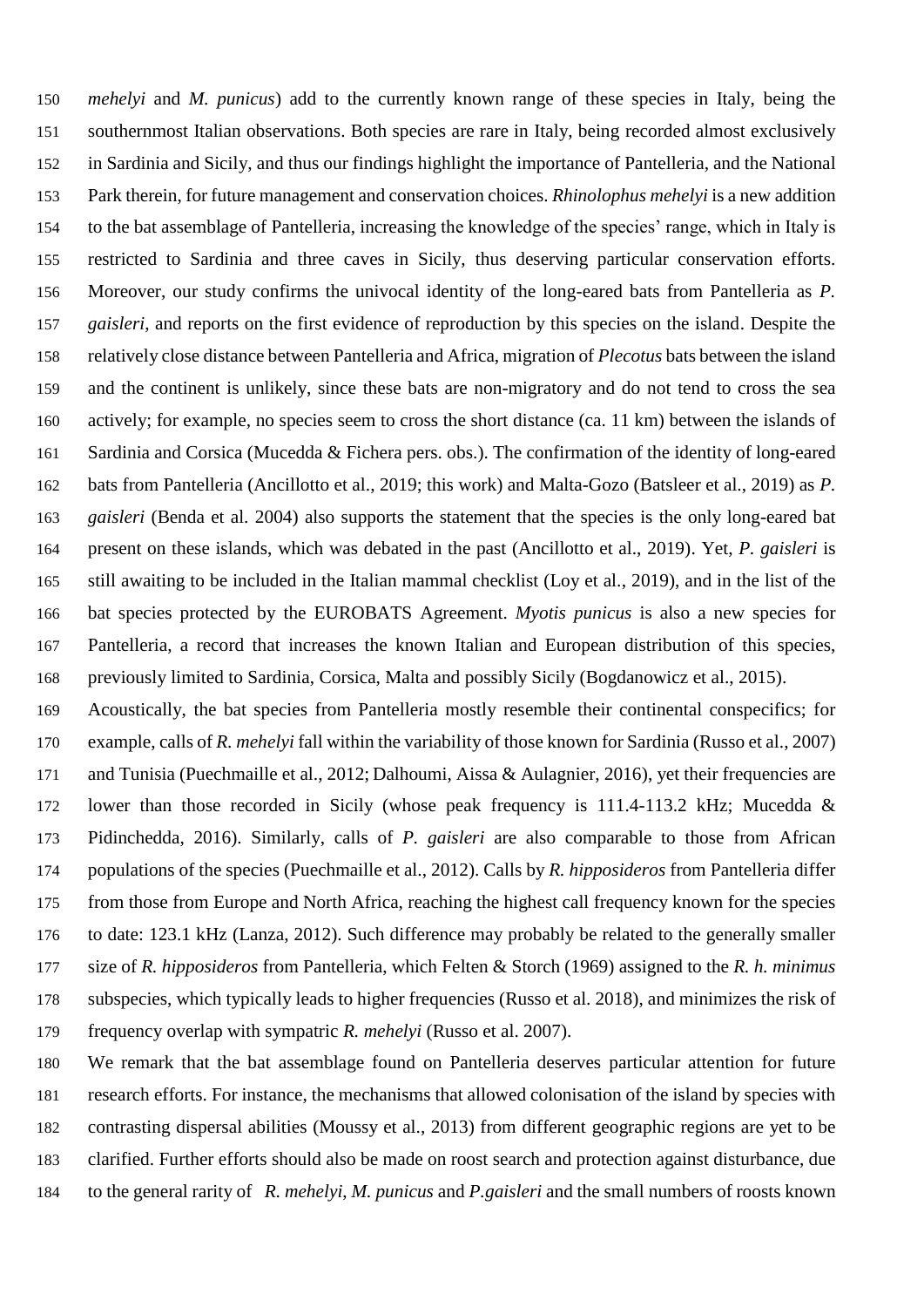from their Italian ranges. The high numbers of tourists and the accessibility of most roosting sites make insular bat populations such as those of Pantelleria particularly sensitive and prone to extinction, besides other well-known threats to insular bats in general, such as climate change, wildfires, and free-ranging cats (Conenna et al. 2017; Ancillotto et al. 2021; Oedin et al. 2021). All such factors call for greater protection efforts to guarantee the long-term conservation of this highly valuable biodiversity heritage.

## **Acknowledgements**

 This work was in part conducted within the Ce.Pi.Sar. "Status of bat species of Sicily and genetic sampling" project. The activities were carried out with the authorization of the Assessorato Regionale delle Risorse Agricole e Alimentari della Regione Sicilia (1742 – 01/06/2012), The Italian Ministry of the Environment and Protection of Land and Sea (0009358 – 07/06/2012) and R.N.O Isola di Pantelleria (5501 -17/03/2013). We are also grateful to Pantelleria National Park authorities for permitting the study and providing support during fieldwork on Pantelleria in 2019. Emiliano Mori and Giuseppe Mazza kindly helped in the field. We are also indebted to two anonymous reviewers for their valuable comments on a preliminary version of this study.

## **References**

- Ancillotto, L., Bosso, L., Smeraldo, S., Mori, E., Mazza, G., Herkt, M., ... & Russo, D. 2020. An African bat in Europe, *Plecotus gaisleri*: Biogeographic and ecological insights from molecular taxonomy and Species Distribution Models. Ecology and Evolution. 10(12): 5785-5800.
- Ancillotto, L., Fichera, G., Pidinchedda, E., Veith, M., Kiefer, A., Mucedda, M., & Russo, D. 2021.
- Wildfires, heatwaves and human disturbance threaten insular endemic bats. Biodiversity and Conservation, 30(14): 401-4416.
- Ancillotto L., Mori E., Bosso L., Agnelli P., Russo D. 2019. The Balkan long-eared bat (*Plecotus kolombatovici*) occurs in Italy – first confirmed record and potential distribution. Mammalian Biology. 96: 61–67.
- Batsleer, F., Portelli, E., J Borg, J., Kiefer, A., Veith, M. & Dekeukeleire, D. 2019. Maltese bats show phylogeographic affiliation with North-Africa: implications for conservation. Hystrix, the Italian Journal of Mammology. 30(2): 172-177.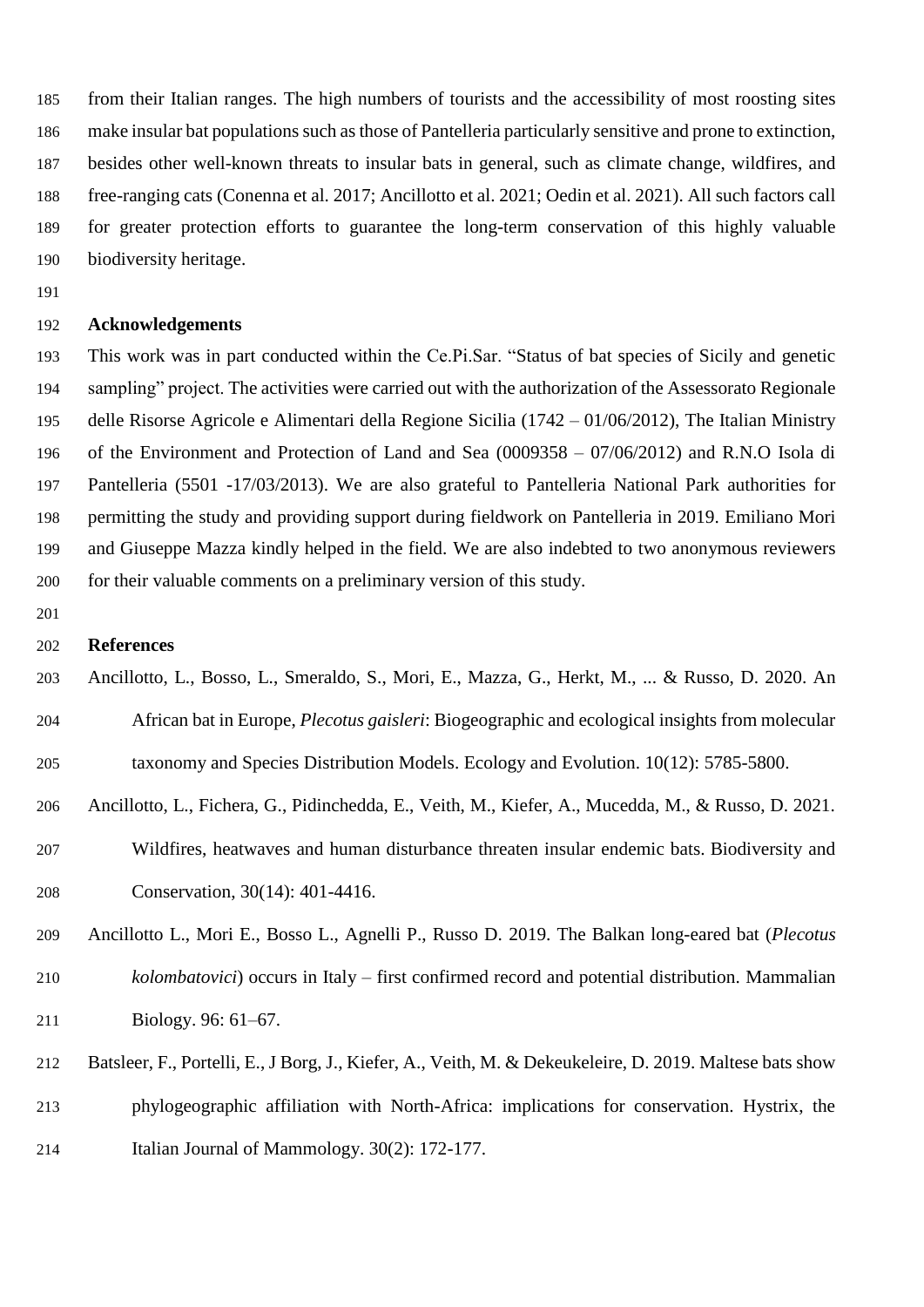| 215 | Benda, P., Hulva, P., & Gaisler, J. 2004. Systematic status of African populations of <i>Pipistrellus</i> |
|-----|-----------------------------------------------------------------------------------------------------------|
| 216 | <i>pipistrellus</i> complex (Chiroptera: Vespertilionidae), with a description of a new species from      |
| 217 | Cyrenaica, Libya. Acta Chiropterologica. 6(2): 193-217.                                                   |

- Benda P., Kiefer A., Hanák V. & Veith M. 2004. Systematic status of African populations of long-eared bats, genus *Plecotus* (Mammalia: Chiroptera). Folia Zoologica. 53(1): 1-47.
- Bogdanowicz W., Hulva P., Bolfíková B.C., Bus M.M., Rychlicka E., Sztencel-Jabłonka A., Cistrone
- L., Russo D. 2015. Cryptic diversity of Italian bats and the role of the Apennine refugium in the phylogeography of the western Palaearctic. Zoological Journal of the Linnean Society. 174: 635–648.
- Brinkley, E. R., Weier, S. M., Parker, D. M., & Taylor, P. J. 2021. Three decades later in the northern Kruger National Park: multiple acoustic and capture surveys may underestimate the true local richness of bats based on historical collections. Hystrix, the Italian Journal of Mammalogy. DOI: https://doi.org/10.4404/hystrix-00319-2020
- Cracraft, J. 1985. Historical biogeography and patterns of differentiation within the South American avifauna: areas of endemism. Ornithological Monographs. 36: 49-84.
- Conenna, I., Rocha, R., Russo, D., & Cabeza, M. 2017. Insular bats and research effort: a review of global patterns and priorities. Mammal Review. 47(3): 169-182.
- Corso, A., Penna, V., Gustin, M., Maiorano, I., & Ferrandes, P. 2012. Annotated checklist of the birds from Pantelleria Island (Sicilian Channel, Italy): a summary of the most relevant data, with new species for the site and for Italy. Biodiversity Journal. 3: 407-428.
- Dalhoumi R, Aissa P., & Aulagnier S., 2016. Bat species richness and activity in Bou Hedma National Park (central Tunisia). Turkish Journal of Zoology. 40: 864-875.
- Dietz C. & von Helversen O. 2004. Illustrated identification key to the bats of Europe. Tübingen and Erlangen (Germany), Electronic publication, Version 1: 72.
- Dietz, C. & Kiefer, A. 2016. Bats of Britain and Europe. London, UK: Bloomsbury Publishing Plc.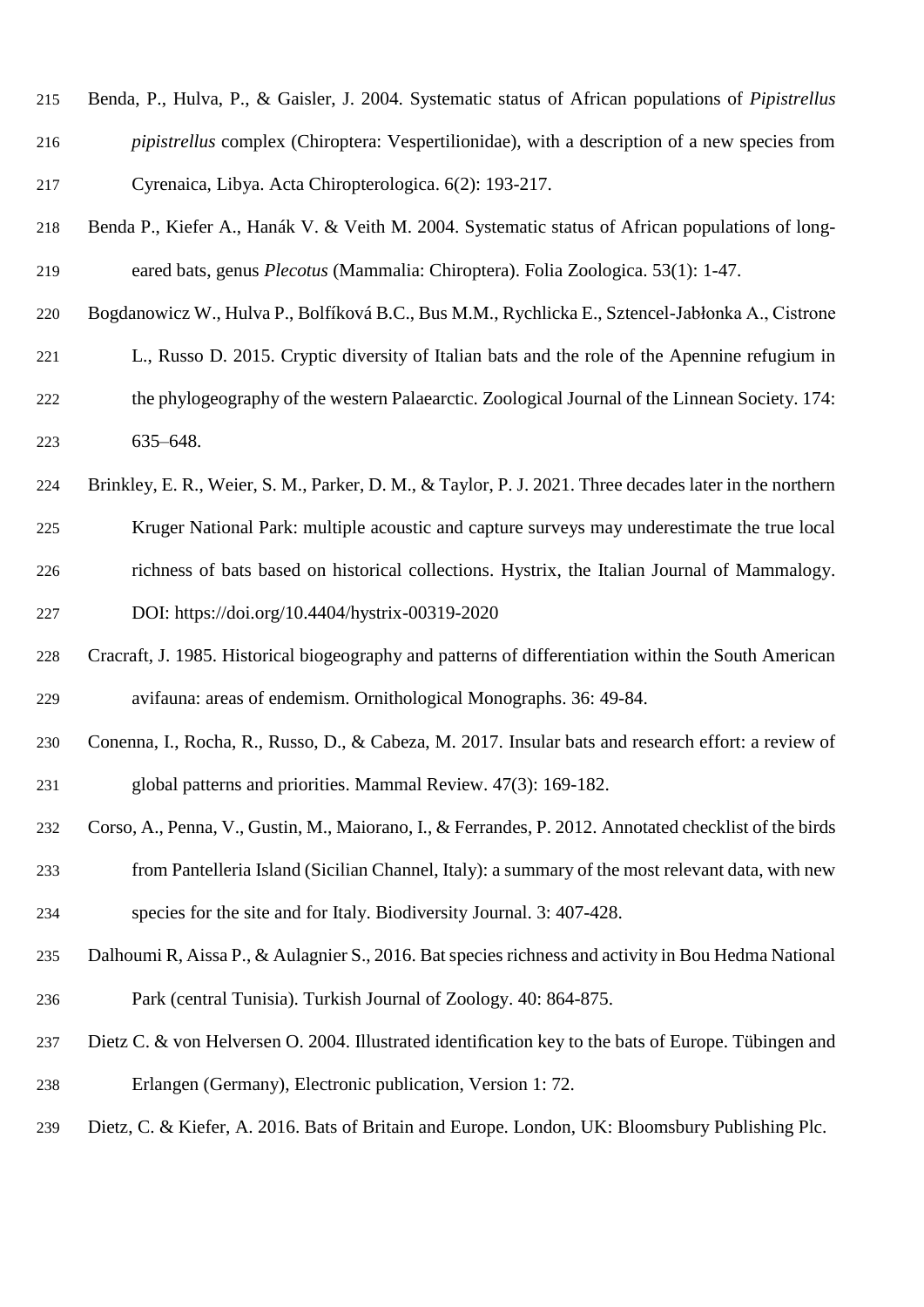- Dondini, G., Tomassini, A., Inguscio, S., & Rossi, E. 2014. Rediscovery of Mehely's horseshoe bat (*Rhinolophus mehelyi*) in peninsular Italy. Hystrix, the Italian Journal of Mammalogy. 25(1): 59-60.
- Felten H. & Storch G. 1970. Kleinsäuger von den italienischen Mittelmeer-Inseln Pantelleria und Lampedusa. Senckenbergiana Biol. 51(3-4): 159-173.
- Lanza B., Lanza B., 2012. Fauna d'italia. Mammalia V. Chiroptera. Ed. Calderini Il Sole 24 Ore, Bologna.
- Lawlor, T. E. 1986. Comparative biogeography of mammals on islands. Biological Journal of the Linnean Society. 28(1-2): 99-125.
- Loy, A., Aloise, G., Ancillotto, L., Angelici, F. M., Bertolino, S., Capizzi, D., ... & Fontaneto, D.
- 2019. Mammals of Italy: an annotated checklist. Hystrix, the Italian Journal of Mammalogy. 30(2): 87-106.
- Mahood, G.A. & Hildreth, W. 1986. Geology of the peralkaline volcano at Pantelleria, Strait of Sicily. Bulletin of Volcanology. 48: 143-172.
- Moussy, C., Hosken, D. J., Mathews, F., Smith, G. C., Aegerter, J. N. & Bearhop, S. 2013. Migration and dispersal patterns of bats and their influence on genetic structure. Mammal Review. 43(3): 183-195.
- Mucedda, M., Kiefer, A., Pidinchedda, E. & Veith M. 2002. A new species of long-eared bat (Chiroptera, Vespertilionidae) from Sardinia (Italy). Acta Chiropterologica. 4(2): 121-135.
- Mucedda M. & Pidinchedda E. 2016. How to identify morphologically *Rhinolophus mehelyi* and *Rhinolophus euryale*? L'Envol des Chiros. 21: 14-15.
- Muscarella, C., & Baragona, A. 2017. The endemic fauna of the Sicilian islands. Biodiversity Journal. 8(1). 249-278.
- Oedin, M., Brescia, F., Millon, A., Murphy, B. P., Palmas, P., Woinarski, J. C. & Vidal, E. 2021. Cats
- *Felis catus* as a threat to bats worldwide: a review of the evidence. Mammal Review, 51(3): 323-337.